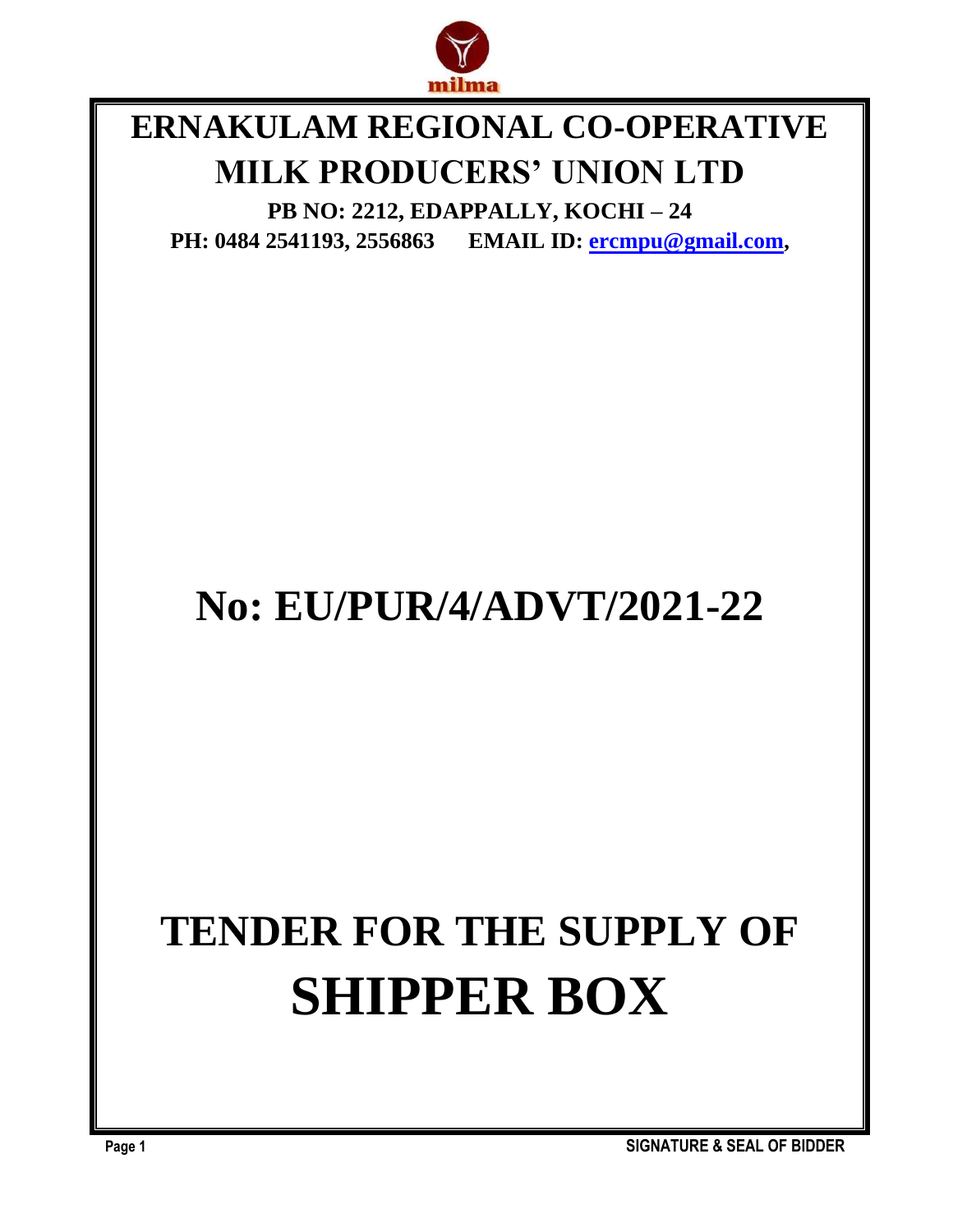

**Ernakulam Regional Co-operative Milk Producers' Union Limited**

Head Office, Edappally, Kochi -24 Kerala, Ph: 0484 2556863, 2541193 Fax: 2558741, Web: [www.ercmpu.in,](http://www.ercmpu.in/) E-mail: [ercmpu@gmail.com,](mailto:ercmpu@gmail.com)

No: EU/PUR/4/ADVT/2021-22 08.02.2022

#### **QUOTATION NOTICE**

Ernakulam Regional Co-operative Milk Producers' Union Limited invites quotations from reputed manufactures/distributors/dealers for the supply of 30 Nos. of Shipper Boxes having capacity of  $60 \pm 10$  Ltrs. subject to the following terms and conditions:

 The tender document can also be downloaded from our website [www.ercmpu.in.](http://www.ercmpu.in/) The Ernakulam Regional Co-operative Milk Producers' Union shall not take the responsibility for any delay in receipt of the bidding document if it is sent by post.

| <b>Bid Reference</b>                                                                                      | EU/PUR/4/ADVT/2021-22                                                                                                               |  |  |
|-----------------------------------------------------------------------------------------------------------|-------------------------------------------------------------------------------------------------------------------------------------|--|--|
| <b>Estimated Cost</b>                                                                                     | 1.20 Lakhs                                                                                                                          |  |  |
| <b>Amount of Bid Security</b><br>(DD in favour of Managing Director,<br>ERCMPU Ltd. Payable at Ernakulam) | Rs. 2000/-<br>(Rupees Two Thousand Only)                                                                                            |  |  |
| Pre – bid Meeting                                                                                         | 15.02.2022 at 11.30 AM                                                                                                              |  |  |
| Last date and time of Submission of Bids                                                                  | 22.02.2022 02.00 PM                                                                                                                 |  |  |
| Place of Opening                                                                                          | Ernakulam Regional Co-operative Milk<br>Producers' Union Ltd. Head Office,<br>Edappally, Kochi - 24<br>Phone: 0484 2556863, 2541193 |  |  |
| Date & Time of Opening of Bids.                                                                           | 22.02.2022, 3.00 PM                                                                                                                 |  |  |
| Equipments for which the Tender is invited                                                                | Shipper Boxes $60 \pm 10$ Ltrs. $-30$ Nos.                                                                                          |  |  |
| <b>Technical Specifications</b>                                                                           | Enclosed.                                                                                                                           |  |  |
| <b>Delivery</b>                                                                                           | Products Dairy Edappally.                                                                                                           |  |  |

**MANAGING DIRECTOR**

To

All Notice Boards

Copy to: Manager, Products Dairy Asst. Manager (F/A)/Head (Mktg.) Mf/Oc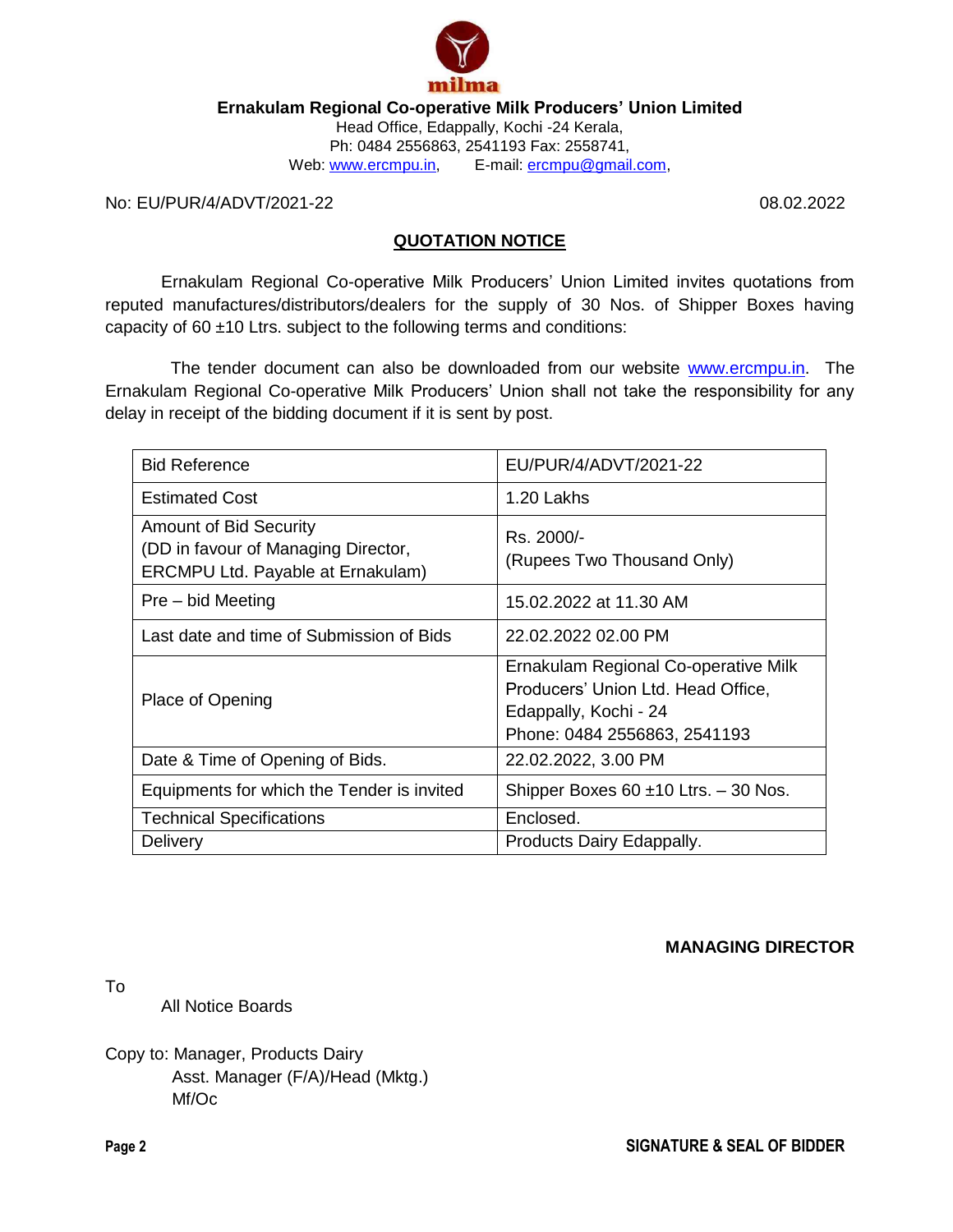

#### **Terms & Conditions:**

- 1. The requirement of 60 Ltrs. (60  $\pm$ 10 Ltrs.) shipper box is for storage and transportation of frozen Dairy products in various units of ERCMPU Ltd.
- 2. At any time prior to the dead line for submission of tender, ERCMPU for any reason whether, at its own initiative or in response to clarification requested by prospective tenders may modify and amend the tender document. Such changes will be notified in the website of ERCMPU.
- 3. **The Bidder shall remit the EMD** (non-interest bearing) **amount indicated in the Tender Notification along with the Tender in the form of Demand Draft, drawn in favour of the Managing Director, ERCMPU Ltd., payable at Ernakulam.**

#### **OR**

#### **NEFT to the bank as per the details shown below**

| Name of Account Holder   | - Ernakulam Regional Co-operative Milk<br>Producers'Union Ltd. |
|--------------------------|----------------------------------------------------------------|
|                          | (ERCMPU Ltd. - Milma)                                          |
| Address                  | - Koonanthai, Edappally, Kochi-682 024                         |
| <b>Account with Bank</b> | - Indian Overseas Bank                                         |
| <b>Branch Address</b>    | - Periyamkumath Building, Koonamthai                           |
|                          | Edappally, 682 024                                             |
| <b>IFS Code</b>          | - IOBA0001496 (fifth character is zero)                        |
| <b>Account Number</b>    | - 149602000000075                                              |
| <b>Account Type</b>      | - CURRENT ACCOUNT                                              |
|                          |                                                                |

 EMD of unsuccessful bidders shall be refunded without interest after issuing order to the successful bidder.

- 4. The successful Bidders has to enter into an agreement with ERCMPU on a stamp paper worth Rs. 200/- with an additional clause stating that they are ready to replace the item having defects during the replacement guarantee period.
- 5. The successful bidder shall obtain membership with ERCMPU by paying a nominal membership fee of Rs. 90.00 if has not taken earlier.
- 6. The quantities declared for the tender are only estimated and liable for variation. During the contract period, the supply shall be on staggered basis as per the schedule given by ERCMPU Ltd.
- 7. ERCMPU does not guarantee or accept any responsibility for the quantity declared in the tender and has the right to delete the item declared in the tender in full or partially at any time of finalization of contract.
- 8. The tenders submitted and the price quoted shall have to be **valid for 6 months** from the date of opening of Tender. In exceptional circumstances the ERCMPU may in writing solicit the bidders consent to extend the period of validity of offer.
- 9. The bidder should have supplied at least 50 nos. of Shipper Boxes to Co-operative dairies under KCMMF or any other Milk Unions or to any Government departments /Organizations/agencies in India During the last three years (Copy of purchase orders and performance certificate from the customers should be attached along with quotation).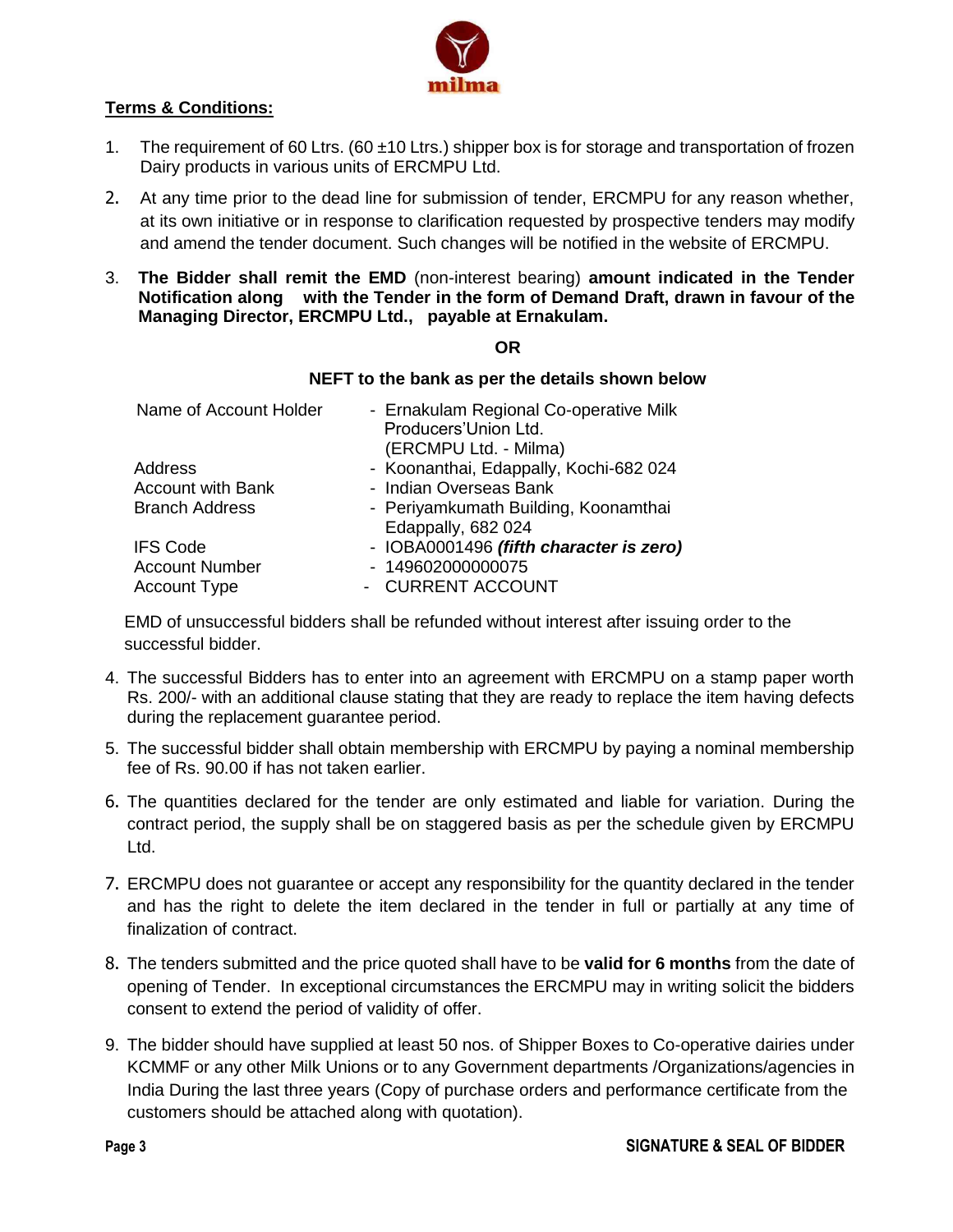

- 10. The Bidder should have registered office in Kerala and should have GST registration.
- 11. The prices finalized for the items coming under the contract are fixed during the validity of contract period.
- 12. Notwithstanding anything contained on the tender schedule, no obligation is cast on ERCMPU to accept the lowest tender and the ERCMPU shall also reserves the right to accept or reject any or all the tenders without assigning any reason.
- 13. Price quoted shall be inclusive of GST and all other taxes and duties (ruling as on date of finalization/award of the contract) incurred until the delivery of the items to ERCMPU units**.**
- 14. The materials shall be delivered on door delivery basis including unloading charges to Products Dairy within one month of the firm order.
- 15. The supplier shall have to guarantee the quality of the goods supplied strictly as per the specification of Purchase Order for a period of one year.
- 16. Taking in to consideration technical Competence and the quoted price for the goods of specified quality, the tender shall be evaluated.
- 17. The Quotation shall be opened on the date/time and venue specified in the presence of the Bidders or their authorized representative who opt to be present on the date/time at venue specified for opening of quotations.
- 18. The Bidders/authorized representatives at the time of opening of quotations shall sign the register evidencing their attendance.

#### 19. **Payment Terms: -**

- 19.1. 90% of the payment will be made by cheque within 20 days after supply and acceptance of Performance Report from our concerned unit.
- 19.2. The balance 10% will be released after one year from the date of supply or against Performance Bank Guarantee for a period of 13 months from the date of supply of the item.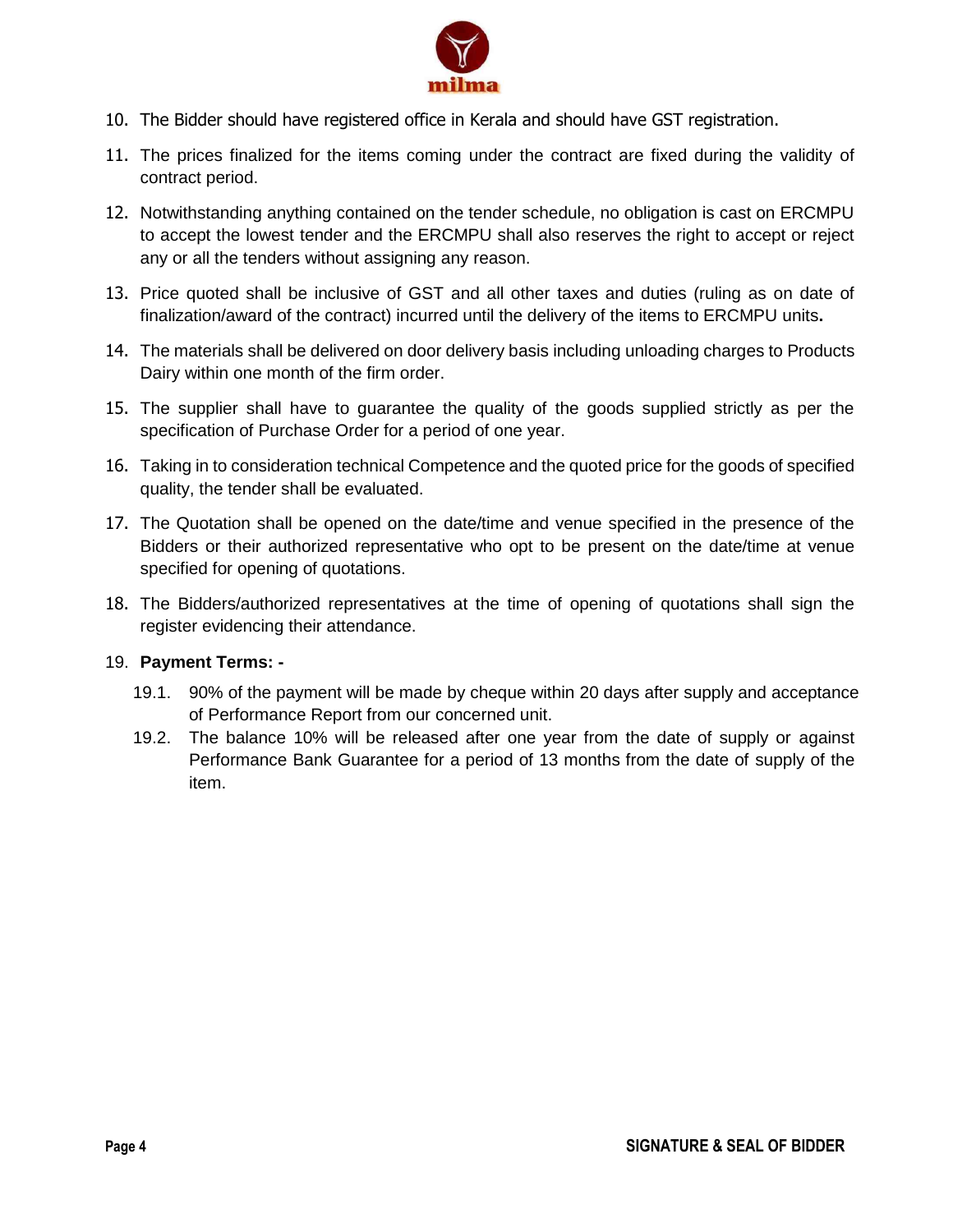

#### **TECHNICAL SPECIFICATION**

| SI.<br>No. | <b>Item Description</b>                                                                                                                                                                                                                                                                                                                                                                                                                                                      | Approx. Qty.<br><b>Required</b> |
|------------|------------------------------------------------------------------------------------------------------------------------------------------------------------------------------------------------------------------------------------------------------------------------------------------------------------------------------------------------------------------------------------------------------------------------------------------------------------------------------|---------------------------------|
| 1.         | <b>FRP Shipper Boxes:</b> $(60 \pm 10 \text{ Ltrs.})$<br>Dimension: Inside<br>680 * 410 * 290 mm<br><b>Outside</b><br>750 * 480 * 380 mm<br>Thickness of the insulation should be 4 Cms of rigid Polyurethane foam.<br>Both inside and outside boxes should be single Moulded food graded<br>Plastic. The lid should be of removable type which shall snugly fixed to<br>the body. Two opposite sides should be provided with lifting spouts 6<br>mm thick for easy removal. | 30 Nos.                         |
|            | Two chest handles collapsible type should be fixed on opposite sides in<br>cavities. (1 cm deep depression). Colour of the boxes shall be Blue/Ivory                                                                                                                                                                                                                                                                                                                         |                                 |
|            | The maximum temperature loss should not exceed $1^{\circ}$ C in 4 hrs.<br>when ice cream kept at $-18^{\circ}$ C without opening the box.                                                                                                                                                                                                                                                                                                                                    |                                 |
|            | Our logo and emblem should be screen printed on two wider side walls<br>in all the boxes.                                                                                                                                                                                                                                                                                                                                                                                    |                                 |

Manager Products Dairy has the right to reject the goods partially or fully or to impose suitable penalty on sub – standard items.

*If any variation in dimensions of your product compared to the technical specification mentioned in the tender notice, you may submit the technical data of your product to the undersigned on or before 21.02.2022, 3.00 PM and should get approval from the concerned section.*